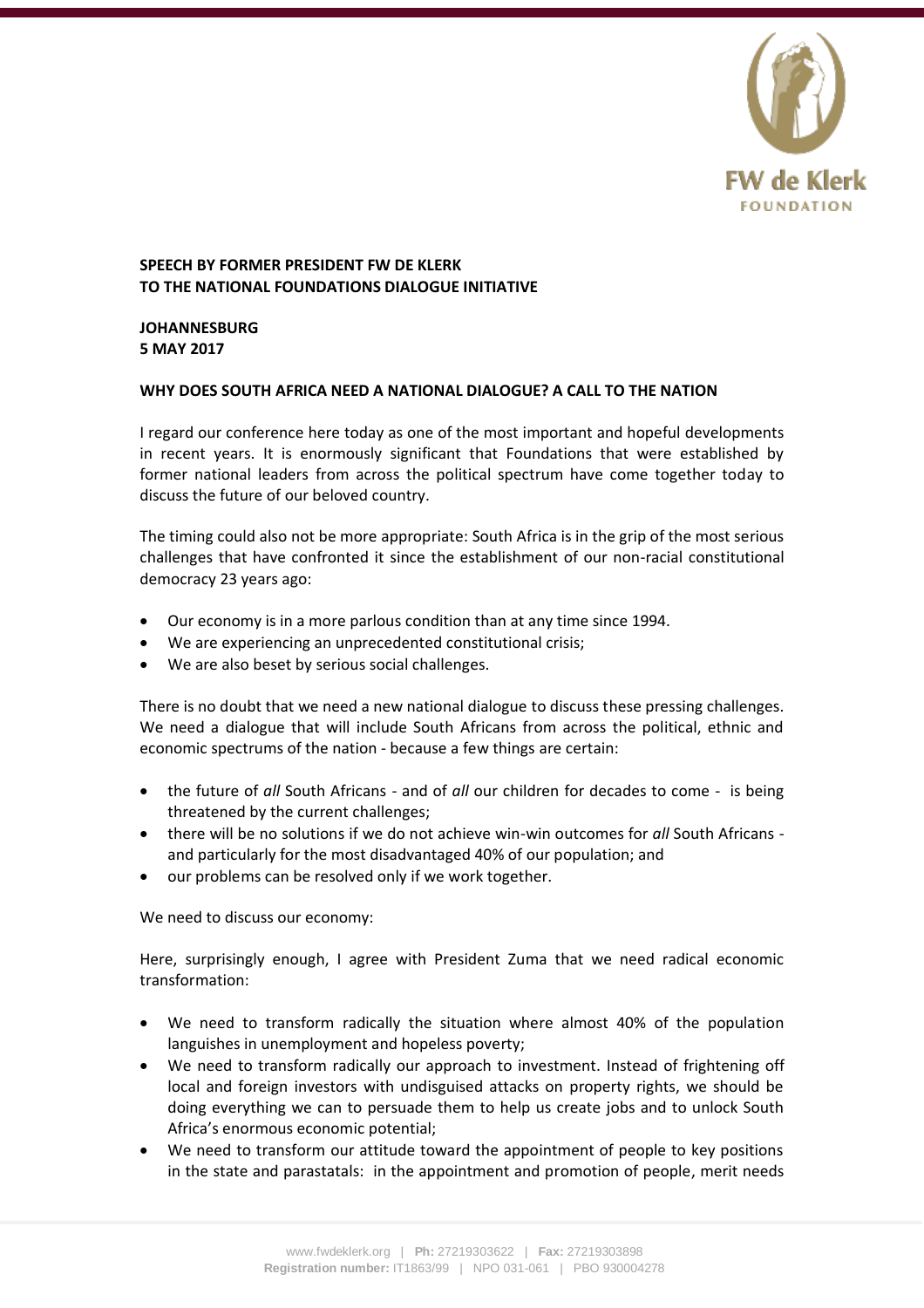

to be taken into account properly, while moving forward as rapidly as possible to the representivity required by the Constitution;

- We need to transform radically our approach to endemic corruption that is draining our resources and inhibiting growth and investment. We need to re-establish effective corruption-busting units like the Scorpions. We need a National Prosecuting Authority that will prosecute those who break the law without fear, favour or prejudice.
- We need to transform radically the current situation in which our labour relations are regarded as among the worst in the world. We must ensure a fairer balance between labour, management and government and work together to produce greater value for all.

What we don't need is the type of racially-divisive and economically catastrophic "radical economic transformation" that is being touted by Prof Chris Malikane - the advisor of our latest Minister of Finance. He wants to apply in South Africa the same policies that the Chavistas imposed in Venezuela - and that have led not only to the collapse of Venezuela's economy - but also to the erosion of its democracy.

We need to discuss the constitutional crisis in which we find ourselves.

There is nothing wrong with our Constitution. The problems that confront us do not arise from the structure or framework of the Constitution - but from our failure to observe its guiding values and principles:

- The core problem is that our President is not carrying out his duties in terms of section 83 of the Constitution: he is not upholding, defending and respecting the letter and spirit of the Constitution "as the supreme law of the Republic" - and he is not promoting "the unity of the nation and that which will advance the Republic."
- The President has undermined the independence of the Chapter 9 institutions and organs of government, including the intelligence services, the National Prosecuting Authority and the "Hawks". He has not ensured their impartiality or their duty to exercise their powers and perform their functions without fear, favour or prejudice.
- There are persistent reports supported by the former Public Protector and the courts that State Owned Enterprises are being routinely abused to promote the personal and financial interests of some leaders and their families and associates.
- All this has become known as "state capture". However, as Mcebisi Jonas recently pointed out, it goes further than state capture: it is a coup. As he put it: "you have a country being stolen in front of our own eyes. We are facing a coup via the very capture of the state".

Apart from Chapter 9 institutions and government agencies, Parliament was supposed to provide another safeguard against abusive and unconstitutional executive action. However, it has failed to carry out its oversight role, primarily because MPs are accountable to their political bosses and not to the electorate.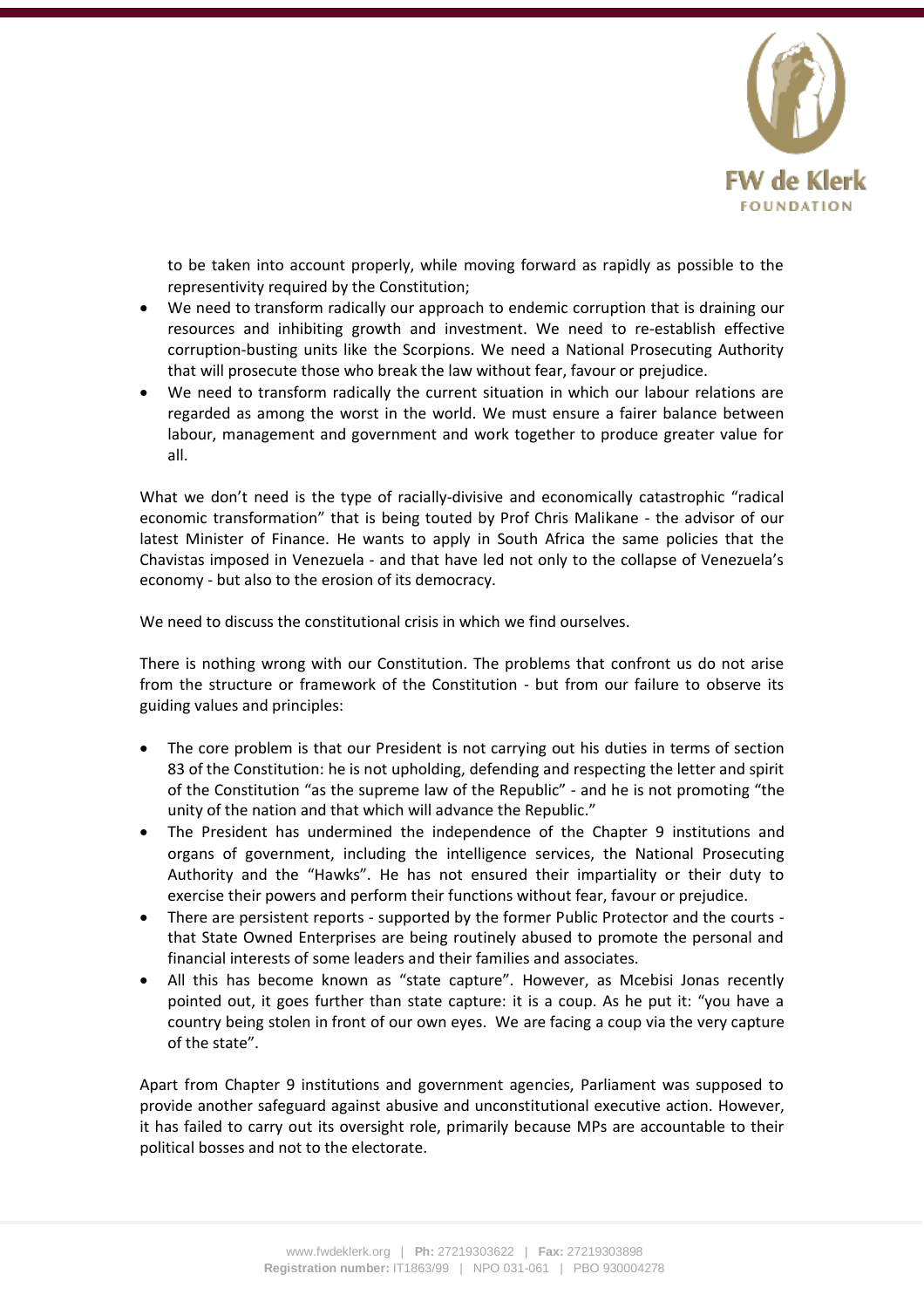

Accordingly, we need to discuss the implementation of the recommendations of the Van Zyl Slabbert Commission to ensure that MPs owe their first loyalty to the electorate and not to their political bosses. This can be done by adopting appropriate national legislation and would not require any change to the present Constitution.

Finally, we need to discuss the serious social challenges confronting South Africa:

- We need an emergency national strategy to turn our education system around to ensure that future generations of our children are not condemned to lives of unemployment and poverty;
- We need to discuss the best ways to address unacceptable inequality particularly by achieving the levels of inclusive economic growth that we attained between 2005 - 2007 under the leadership of President Mbeki and Trevor Manuel. We should set a national goal to reduce our GINI index from the present 68 to 50 within the next generation.
- We need to address the deteriorating tone of the racial debate in South Africa. Negative racial stereotypes are being widely propagated and politicians are consciously stirring up racial animosity in their efforts to gain support:
	- o We must speak out against the widespread propagation of negative racial stereotypes;
	- o We must reject efforts to denigrate the cultures, languages and traditions of any section of the population;
	- $\circ$  We must oppose attempts to whip up support by demonising sections of the population on the basis of their race;
	- o We must oppose racism and unfair discrimination from any quarter and should recommit ourselves to the vision of unity in diversity in the Constitution.

There is nothing new in these proposals. Many of them are included in the National Development Plan - to which government still gives lip service - but which in reality is gathering dust on some forgotten shelf. The National Planning Commission presented us with a vision of the future that all South Africans of goodwill could share. It included

- Constitutional democracy;
- Unity in diversity;
- High quality education;
- Health and social services providing security to all those in need;
- Sustainable and equitable economic growth;
- Fair employment for all;
- An environment in which business can invest, profit and contribute to national goals;
- An effective state and public service;
- Mutual respect and human solidarity; and
- A South Africa that contributes to Africa and to the world.